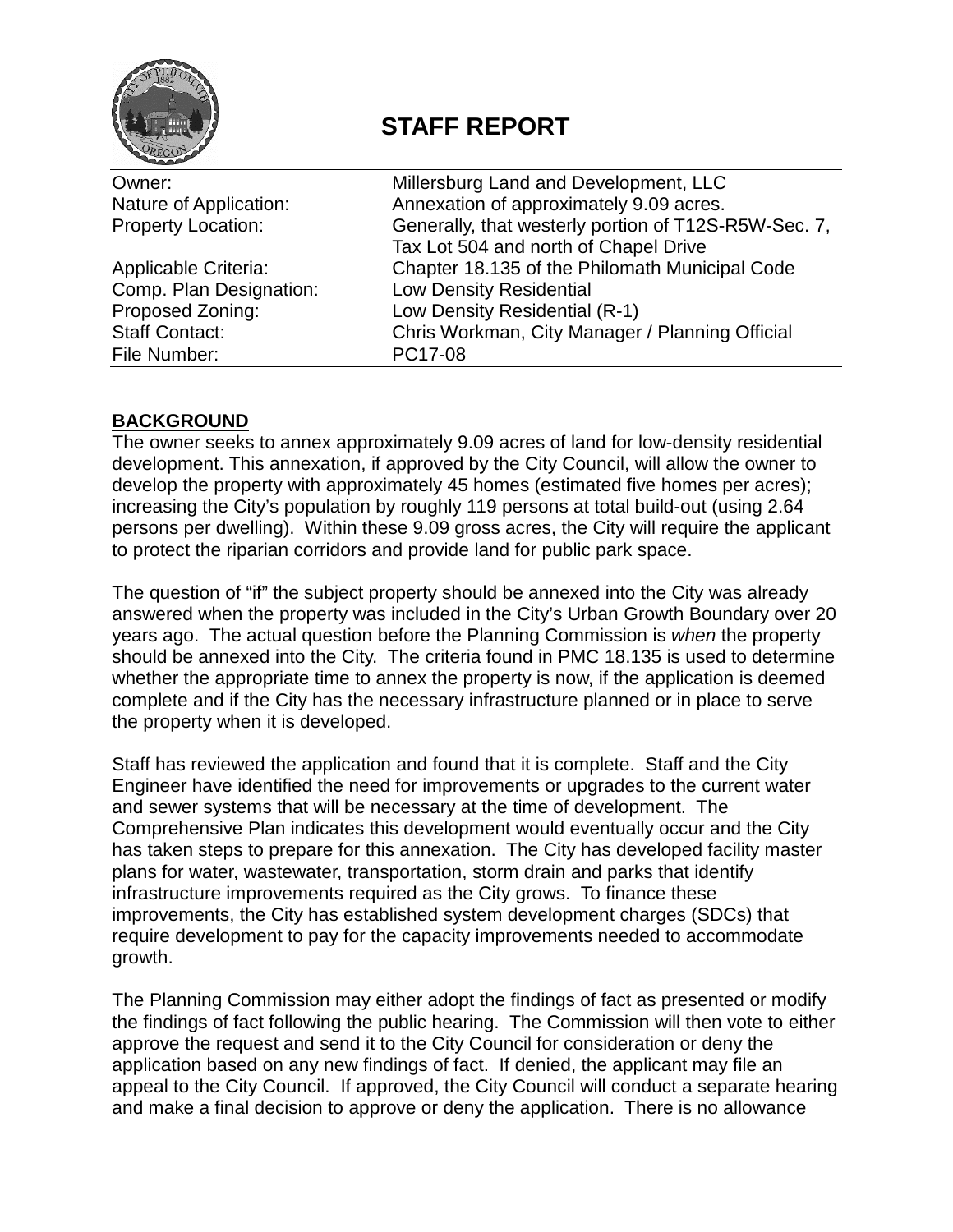under existing State law for consideration by the Philomath electorate on this type an annexation application.

#### **COMMENTS RECEIVED**

No comments were submitted at the time of this report.

## **FINDINGS OF FACT**

- 1) The property is located in the southeast section of the City's Urban Growth Boundary (UGB) and abuts the city limits along the west boundary. The lands to the south, across Chapel Drive, are outside the City's UGB.
- 2) The Comprehensive Plan designation of the property is County Low Density Residential (LDR); upon annexation, the land will be zoned Philomath Low Density Residential (R-1).
- 3) The subject property is approximately 9.09 acres of undeveloped land.
- 4) The subject property is constrained along the east side with natural areas (wetlands and riparian corridors) that are protected under the City's Development Code, state regulations and federal laws.
- 5) Under the census data used by the City, each dwelling would house an average of 2.64 persons, resulting in an increased population of 119 persons for the estimated 45 homes.
- 6) City facilities (streets, sewer, storm and water) are not located on the subject property and will need to be extended into and throughout the property upon development.
- 7) The city is capable of providing services to the subject property commensurate with the needs of existing approved and proposed developments.
- 8) City water rights are sufficient to provide water to future development on the subject property; however, treatment and storage facilities need to be upgraded to accommodate the additional average daily demand this and other developments within the City would demand upon full build-out.
- 9) The wastewater treatment facility is capable of servicing future development on the subject property. Newton Creek Pump Station is located southeast of the property and has a stub out to receive a new wastewater line from the subject property. A main line runs east of the subject property which may also be used for limited collection. The City's Wastewater Master Plan calls for increasing the capacity of the pump station and the wastewater main line to accommodate new development.
- 10)Peak hourly traffic is anticipated to be approximately 52 vehicular trips during the peak evening hour. No Traffic Impact Analysis (TIA) was required due to the minimal effect any proposed development would have on overall traffic flows in around the subject property.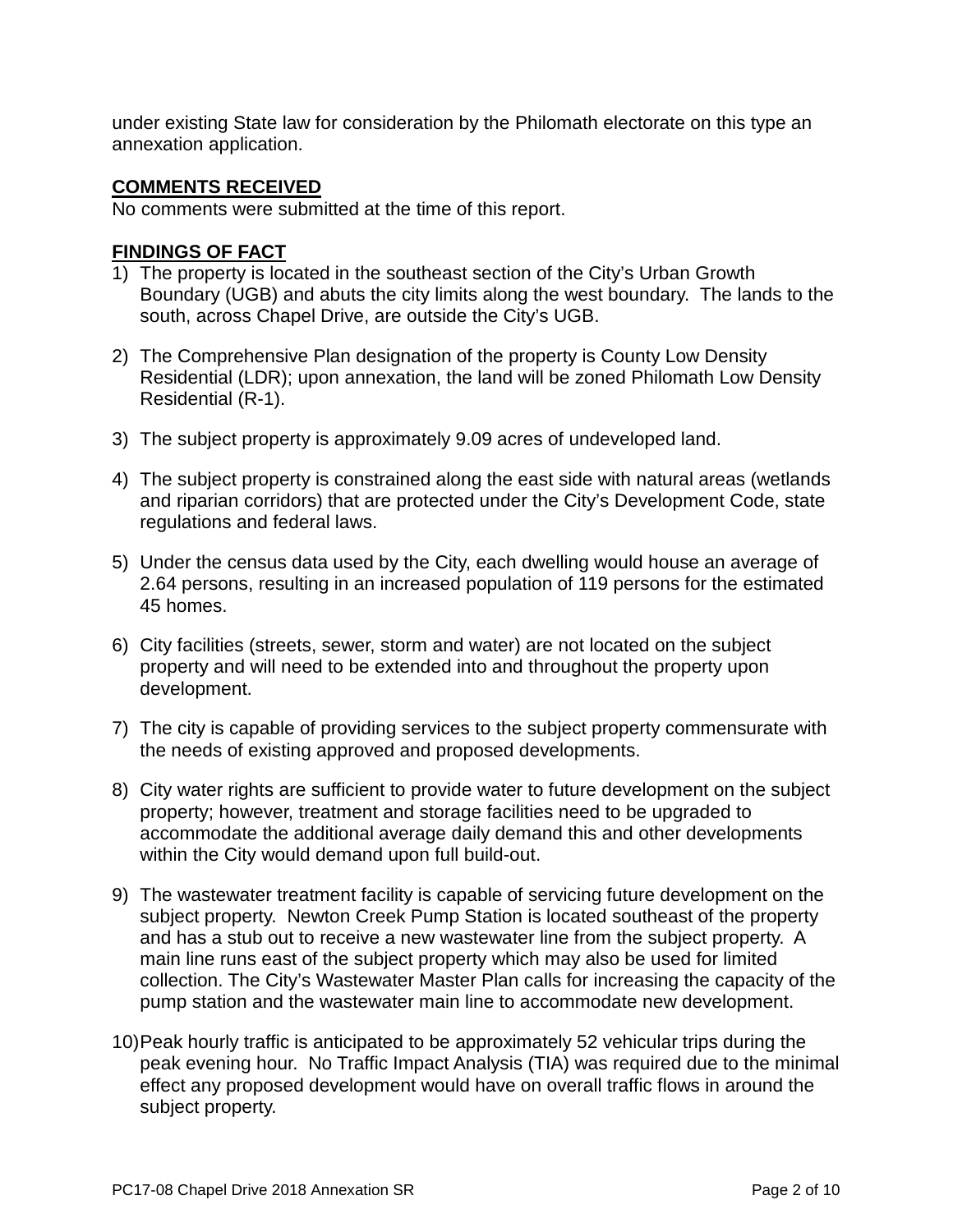11)The Parks Master Plan reflects the need for approximately 1.78 acres for public park space based on the park system profile of 15 acres of parkland per 1000 persons.

## **DECISION CRITERIA**

**Philomath Municipal Code Chapter 18.135 details the criteria for evaluating Annexations.**

**A) Statement of Process. The process of annexation of land to the City allows for orderly expansion of the City and for the adequate provision of public facilities and services. The City Charter requires that annexation, and/or extension of city services beyond city boundaries may only be approved by a majority vote of the electorate.**

The owner is seeking to have this property annexed into the City. The property is located within the City's UGB and abuts the City along its western boundary. The property immediately to the west is approved for urban development and incorporated into this application's development concept. Municipal water, sewer and streets are adjacent to the property and available to extend into and serve future development of subject property. This annexation will allow for the orderly expansion of the city limits and provision of public facilities and services.

Current State law prohibits the City from sending this annexation to the electorate for approval.

## **B) Annexation Filing Deadlines.**

- **1) Unless mandated by State law, all annexation requests approved by the City Council shall be referred to the voters in accordance with the requirements of this title and ORS Division 222.**
- **2) Annexation elections are scheduled for May and November. Applications for annexation shall be filed with the planning department before 5:00 p.m. on the second Thursday of November for a ballot election in May and before 5:00 p.m. on the second Thursday of May for a ballot election in November.**

Current State law prohibits the City from sending this annexation to the electorate for approval. This section is not applicable.

**C) Requirements for Applications. Applications to the city for initiation of annexation proceedings made by individuals shall be on forms provided by the planning official and shall include the following material:**

**1) Written consent to the annexation signed by the requisite number of affected property owners, electors, or both, to dispense with an election within the territory to be annexed, as provided by state law.**

This section is not Applicable.

**2) A legal description of the property to be annexed.**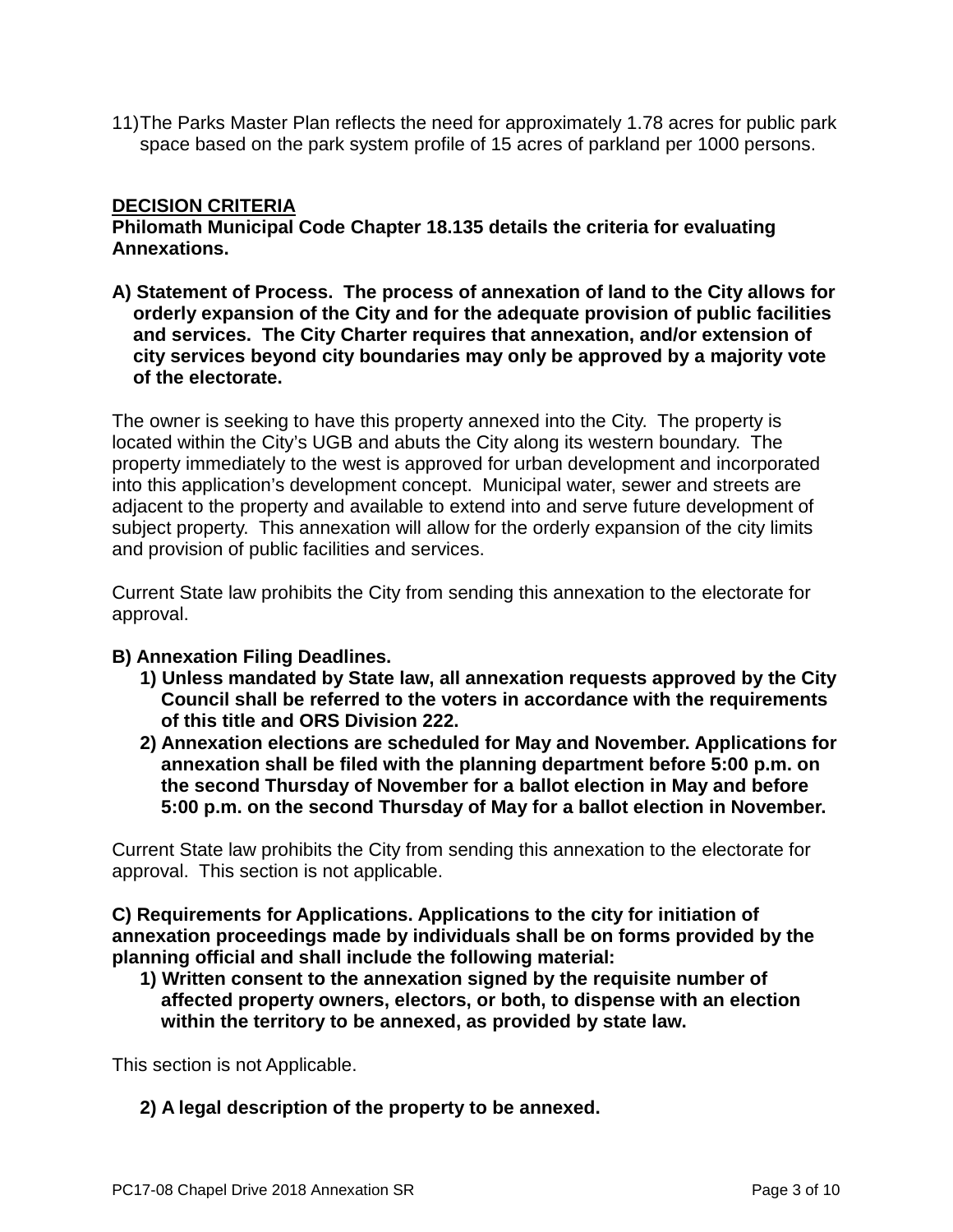A legal description of the subject property is incorporated as part of the application and findings describing the subject property.

## **3) A map of the area to be annexed, including adjacent city territory.**

The applicant has supplied a map depicting the subject property, surrounding area, city limits and UGB, which is incorporated as part of the application and findings.

**4) Sufficient information for city staff to allow for the completion of an impact analysis on existing water supply and facilities, and existing sewer, drainage, transportation, park and school facilities. In addition, city staff shall project what additional facilities will be required to serve the development described in the conceptual plan and, if necessary, how such facilities will need to be phased in over time. The application shall provide evidence of the need of the proposal by citing data and statistics that support the annexation.**

City services including water, sewer, storm drain, and streets are available to be extended into the subject property. These facilities were designed and approved by the City in its facility master plans to accommodate this development and surrounding areas. This annexation will allow the development to utilize these services and provide the logical extension of them into this section of the City's urban growth boundary. The City Engineer has commented on what a development of this size will trigger in way of improvements or upgrades to the current water and sewer systems.

**Water:** Water is available to the subject property and the City has adequate water rights to provide water to future development of this site. Between the Marys River (3.68 million gallons per day (mgd)), city wells (.74 mgd), and the Rock Creek Intertie (.85 mgd), the City has access to 5.27 million gallons of water per day.

The average water use per person is 150 gallons of water per day (g/d). The City's current population according to the PSU Population Research Center is 4710. That equates to a total current demand of 706,500 g/d. The added demand for this property upon full build out of 118 persons will be 17,700 g/d. When taking into consideration the current development of two apartment complexes with a combined population estimate of 898 people or 134,700 g/d, the total estimated demand for the City with this annexation reaches 858,900 g/d.

| <b>Available Water (gallons)</b> | 5,270,000 |         |
|----------------------------------|-----------|---------|
| <b>Water Demand (gallons)</b>    |           |         |
| <b>Current Population</b>        | 706,500   |         |
| <b>Approved Developments</b>     | 134,700   |         |
| <b>Proposed Annexation</b>       | 17,700    |         |
| <b>Total</b>                     |           | 858,900 |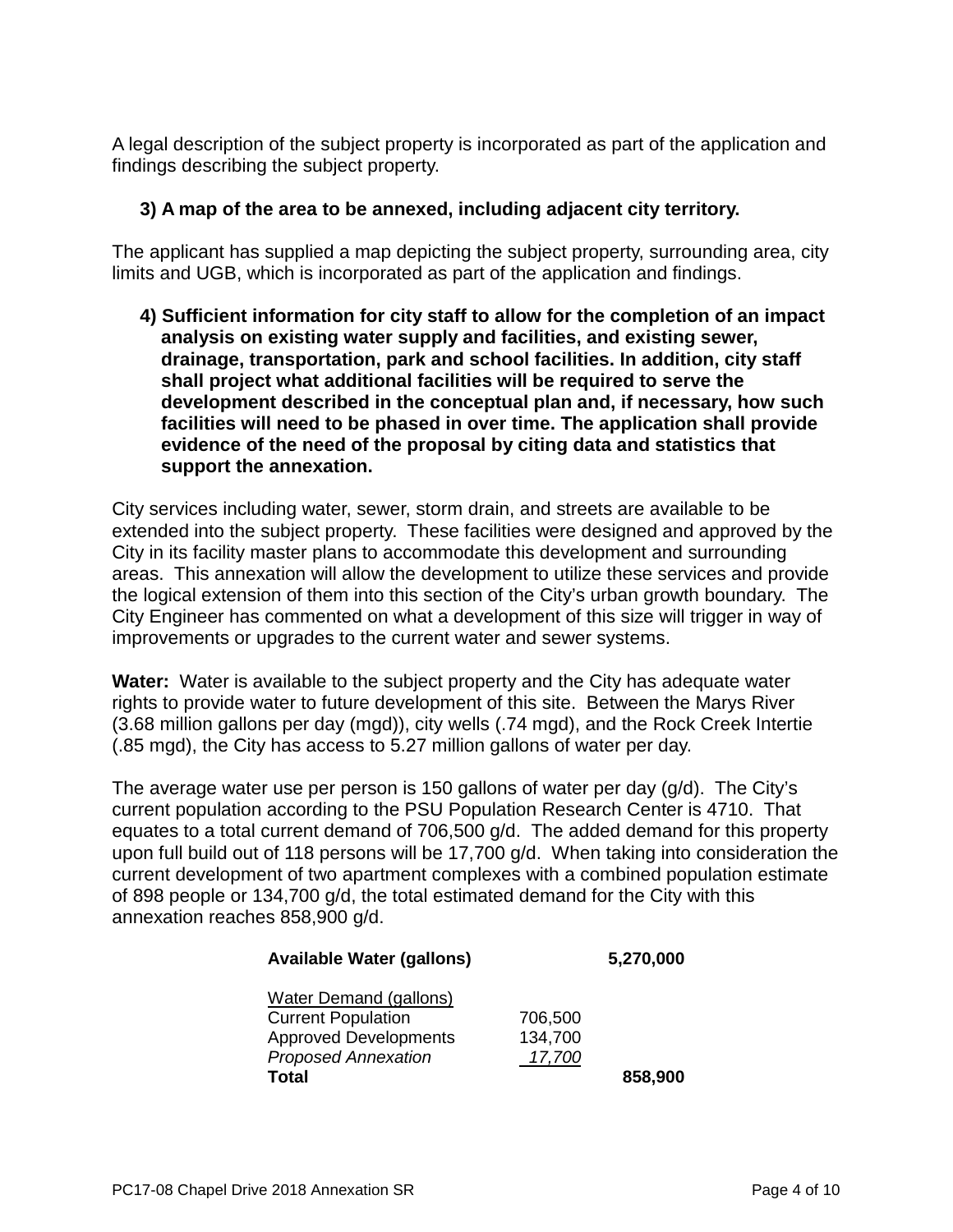The current water treatment plant is rated at 1.2 million gallons per day (MGD), though it typically produces roughly .95 MGD due to its age, incoming water quality, and other factors. The City also has water rights at the  $11<sup>th</sup>$  Street well and  $9<sup>th</sup>$  Street well which can be utilized more fully as needed.

The City is planning to construct a new plant that will be operational by 2021 with a rated capacity of 2.5 MGD. The plant will be paid for by current utility uses, as will replace the existing plant, and new development through the collection of System development Charges (SDCs).

According to the 2005 Water Master Plan and the, the City has a storage capacity deficit for emergency fire protection. Although the storage deficit is offset by the availability of the 11th Street well and the Rock Creek Intertie, development of the subject property will exacerbate the existing storage deficit. The construction of a second water tank ultimately needs to be constructed as a long-term water storage solution. The City plans to construct the new tank at the same time as the treatment plant and have it operational by the year 2021. The tank will be paid for in part by current utility uses and in part by developers, either directly or through the payment of SDCs collected at the time of development.

The Philomath Rural Fire Protection District has indicated minimum fire flows of 1000 gallons per minute at 20 psi will be required throughout any future development.

**Sewer:** Sewer is available to the property and the City has adequate treatment capacity at the sewer lagoons (expanded in 2011) to provide sewer service to future development of this site.

It is presumed this development will generate the demand to collect and treat approximately 11,800 gallons of wastewater at 100 gallons per person per day. The added wastewater from the approximate 118 new residents can be handled with the existing treatment facility, in addition to the apartment complex developments already underway.

The City's Wastewater Master Plan calls for the area to be served primarily by a new line that drains directly to the Newton Creek Pump Station to the east. There is a 10 inch diameter stub out of the Newton Creek Pump Station for this purpose. Some connections can be made to the existing 21 inch, but these should be kept to a minimum.

At full build-out, this development will exceed the design capacity of the existing Newton Creek Pump Station and the station will need to be improved at the time of the development. This will be paid for in part by current utility uses and in part by developers, either directly or through the payment of System Development Charges (SDCs) collected at the time of development.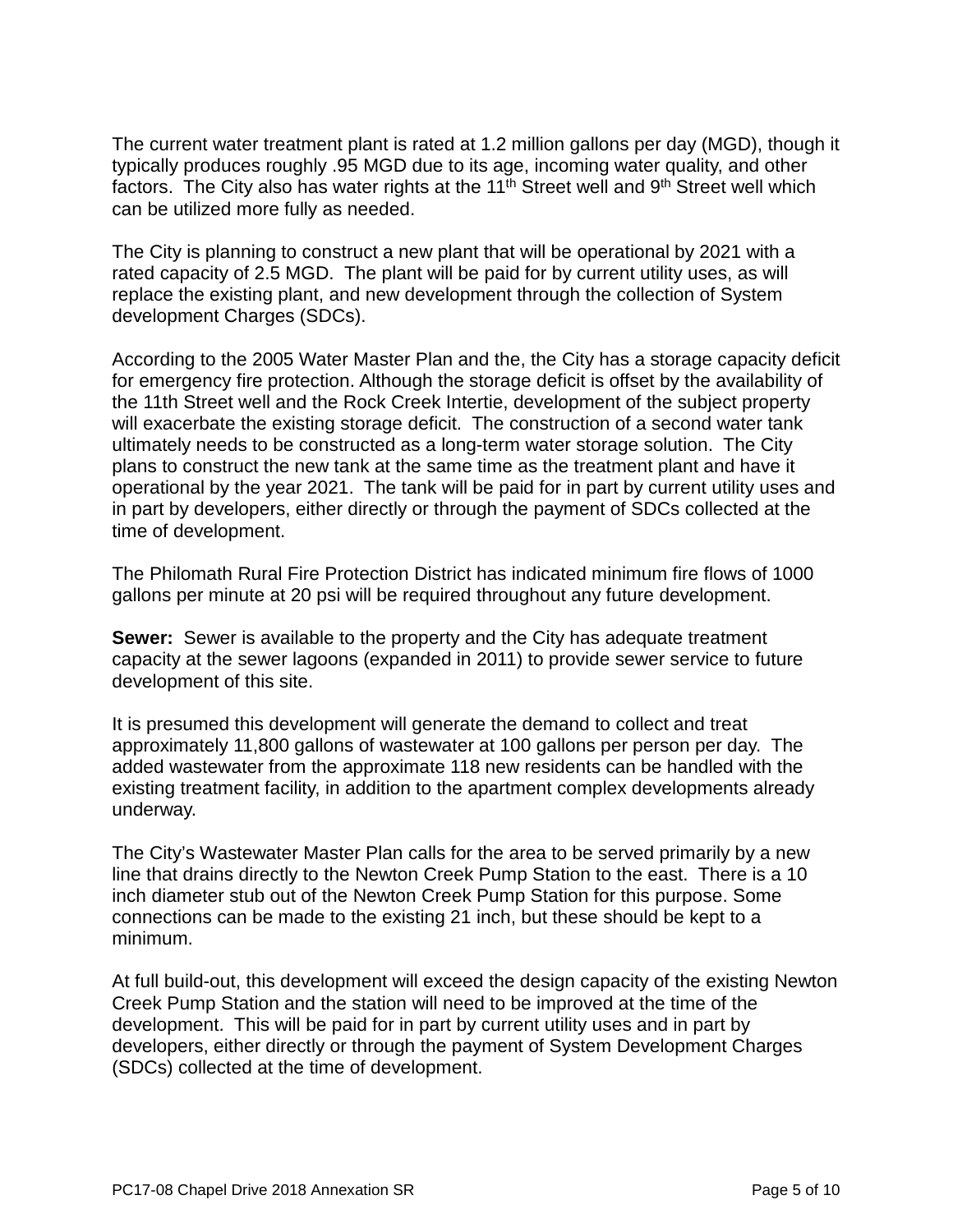The pressure main carrying the wastewater to the lagoons will also need to be upsized. Financing the cost of needed improvements will come from SDCs and City sewer funds

The City will continue to implement its Master Plans for collection, pumping, and treatment. In addition, the financing of these necessary capital improvements has been addressed through the adoption of sanitary sewer SDCs. The City is updating the wastewater SDC and user fees to ensure they are adequate.

**Storm Drainage:** Drainage from the property north of the site is via Newton Creek. The applicant has recognized the need to provide for on-site detention of storm water and will be required to provide the City with a comprehensive strategy to address storm water impacts at the time of development. Offsite storm drain improvements will be paid for with SDCs and storm drain funds.

**Streets:** Access to the subject property will be via Chapel Drive. Chapel Drive is a Benton County minor arterial and carries traffic through Benton County beyond the City of Philomath.

The estimated daily traffic generation of a new development is used as the criteria for determining whether a transportation impact analysis (TIA) is needed. If new access is located on an arterial or collector and the estimated daily traffic generation is more than 1000 trips, a TIA may be required. If access is located on a local street or alley and the generated trips exceed 200, a TIA may be required.

The applicant has provided an analysis from its traffic engineer stating, "The ITE Trip Generation Manual estimates that each single family home will generate 9.52 average daily trips (ADT). 52 single family homes, when they are complete and occupied are estimated to generate 495 trips per day. 52 of those trips will be during the PM peak hour." This letter is incorporated by reference as part of the application. Due to the low estimated trip counts, no formal TIA is required for this development.

**Parks:** The nearest city park is a community park located to the north of the subject property and the property also abuts the middle school and high school ball fields. The existence of these facilities, however, does not reduce the requirement for new development to provide parkland for recreation.

The City's Park Master Plan reflects the need for a new community park east of the subject property and ultimately a new neighborhood park in the southeast corner of the City's UGB. Models in the Plan calculate that residential development should provide 15 acres of parkland per 1000 persons. In this case, a minimum of 1.78 acres of park and open parkland and/or trails will be required at the time of development. The scope and amenities would be determined as part of the development review process. Land dedication would be done at the time of development and improvements would be paid for with SDCs and General Fund dollars.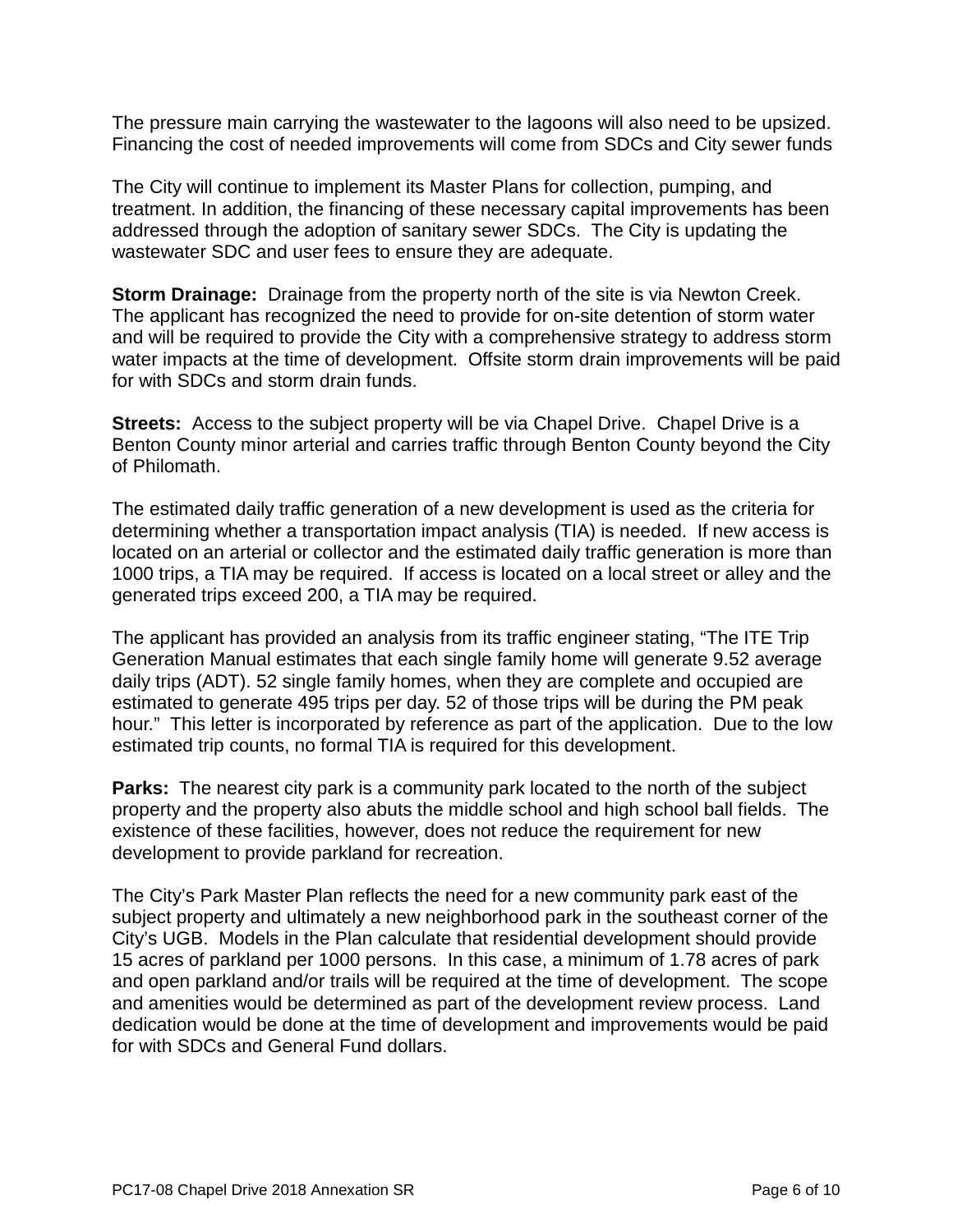**Schools:** The Philomath School District will provide school facilities. With an expected student population of 0.5 students per household and the current development of two apartment complexes with a combined population estimate of 898 people, the District will have to accommodate an additional 461 students. The District embarked on major expansions over the past ten years. The construction of the primary school and additions to the high school, combined with declining enrollment over the past several years, have left School District with capacity to take in new students without adding new facilities. The District will need to determine how to best meet the anticipated long-term demands for additional facilities.

**Additional Facilities:** The expected demand from this development will be that necessary to serve approximately 118 more persons. The City will be able to both construct and finance necessary infrastructure improvements through the implementation of its adopted water and waste water master plans and associated SDCs.

## **5) A statement outlining the method and source of financing required to provide additional facilities.**

The owner will provide private financing for all on-site improvements such as utilities, street improvements and drainage facilities. Off-site improvements to the water and wastewater systems may also need to be completed. It is anticipated that the developer will finance the needed improvements, in conjunction with available System Development Fees, or a combination of private financing and SDC fees or credits.

## **6) A conceptual development plan shall be provided by the applicant and shall include the following:**

- **i. A scale drawing of the site**
- **ii. The conceptual development plan**

The applicant has provided a general land use plan, which includes developing the subject property – along with the strip of land already within the City and approved for low density development (*generally lots 1-14 of the Chapel Drive Subdivision*). The full development proposal will develop to 52 dwellings. The development plan calls for serving the subject property via new streets to and through the subject property.

The Local Wetland Inventory (LWI) indicates probable jurisdictional wetlands in the southerly portion of the property. The applicant's concept proposes to minimize and avoid the wetlands in the development plan.

## **7. A statement indicating the type and nature of any comprehensive plan text or map amendments or zoning ordinance or zoning map amendments that may be required to complete the planned development.**

The property is planned for low-density residential use, which is consistent with the proposed development concept. No plan amendment is required. The zoning map will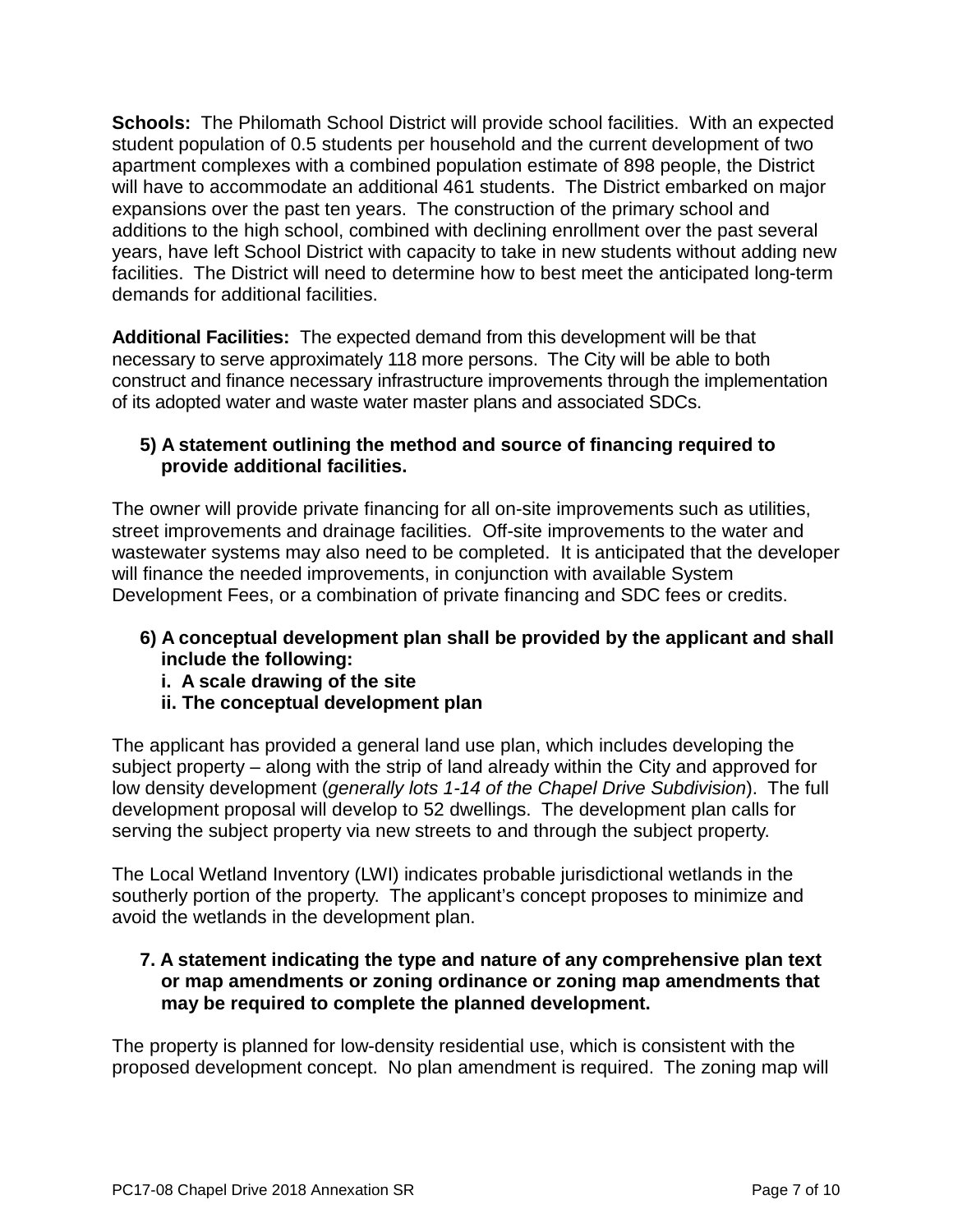need to be modified to denote the subject property within the City limits and city zoning. Upon annexation, the property will be zoned Low Density Family Residential (R-1).

## **8. The application fee established by the city. In addition to the application fee, the planning official shall require a deposit that is adequate to cover any and all election costs.**

The owner paid the applicable annexation fee in full at the time the application was submitted. There is no election deposit required.

## **COMPREHENSIVE PLAN POLICIES AND GOALS**

The application includes a review of the City's comprehensive plan policies and Goals. Staff has reviewed the application's analysis in relation to following comprehensive plan policies and goals:

Citizen Involvement. Notifications were mailed to neighbors and interested parties as required and a public hearing will be held before the Planning Commission and the City council.

Housing. (1)The City shall include an adequate supply for buildable residential land within the Urban Growth Boundary in order to accommodate the anticipated housing needs of the planning period. (6) Either annexation or delayed annexation must occur in order for City zoning to apply to residential lands currently in the urban fringe.

(8) The City of Philomath will continue to evaluate various mechanisms to stabilize or reduce the cost of housing, particularly in relation to income levels.

Urbanization. (2) Land allocations for various uses designated on the Comprehensive Plan map shall be based on anticipated needs for development.

(9) When considering annexation requests, the City of Philomath should evaluate its ability to provide services to areas proposed for annexation.

(10) When considering annexation requests, the City of Philomath shall notify Benton County (as specified in the Urban Fringe Management Agreement between Philomath and Benton County) in order to allow the Count to comment on the request.

Public Facilities and Service. (1) Public facilities should be designed with sufficient capacity to meet the City's future needs.

(5) Prior to or concurrent with the development of subdivisions or planned unit developments within the Urban Growth Boundary, provision for urban services shall be provided to the development site.

(6) Public facilities that are to be installed shall meet the minimum standard established by the City or designated on the City's master facilities plan unless, otherwise exempted by the City, to provide for the cost effective installation of public facilities to benefit the City. (14) Developers shall be required to participate in providing the facilities to serve their projects as a condition of approval.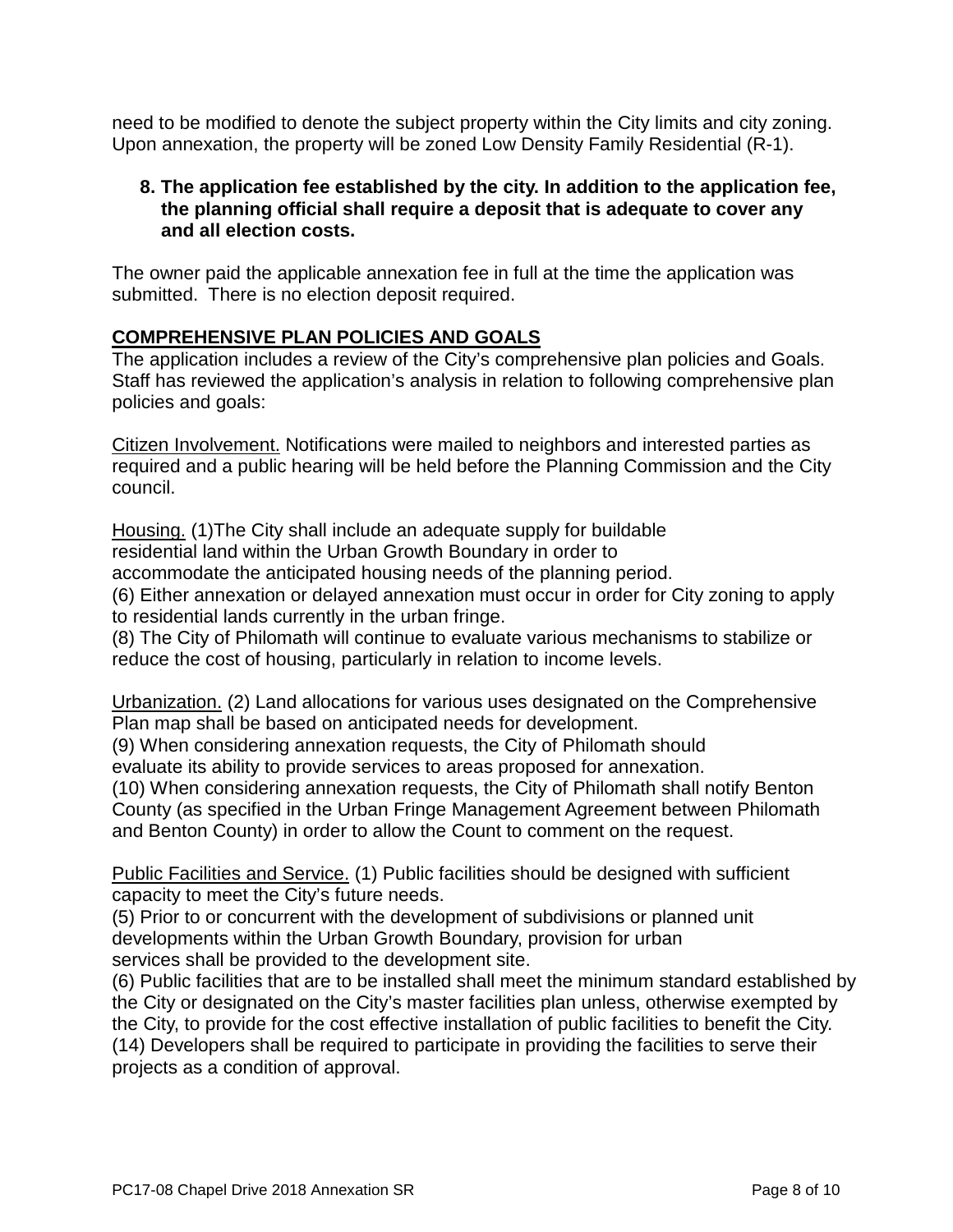(20) The City shall be the principal provider of sewer, water and public facilities and services within the Urban Growth Boundary

Transportation. (10) The transportation system shall be developed in a manner that contributes to community livability, recognizes and respects the characteristics of natural features, and minimizes the negative effects on abutting land uses.

(12) The transportation system shall be managed to reduce existing traffic congestion and facilitate the safe, efficient movement of people and commodities within the community.

(16) Development proposals shall be reviewed to assure the continuity of sidewalks, trails, multi-use paths, bike lanes, and other bicycle and pedestrian facilities.

(20) Access shall be gained from the lowest designated street, where property frontage on more than one street.

Resources and Hazards - Open Space. (1) As urbanization occurs along watercourses, some open space area should be maintained in order to minimize erosion potential, maintain water temperature and quality, etc., natural drainage channels, to allow for linear parks along these channels.

(2) Park and recreation land shall be considered for dedication in relation to the Park Master Plan when urban development occurs as a means of preserving open space

The application meets the Comprehensive Plan's primary Residential Land Use Goal to "Maintain and improve existing residential areas; develop a variety of housing types in order to meet the City's housing needs."

Staff concludes the application conforms to the applicable comprehensive plan policies.

# **CONCLUSION:**

The subject property abuts the City limits on one side. Public facilities are located in proximity to the subject property and are designed to serve future development. The comprehensive plan fully anticipates developing the subject property for low-density residential development, with which the proposed 52 single-family dwellings complies. There are a number of public improvements that may be required of future development, which have been anticipated and designed within each of the facility master plans. The cost for paying for these capacity improvements has been anticipated in the City's system development charge schedule. The applicable comprehensive plan policies have been reviewed and deemed, on the whole, to support the request for annexation. Staff concludes this annexation meets the applicable criteria set forth in Philomath Municipal Code chapter 18.135.